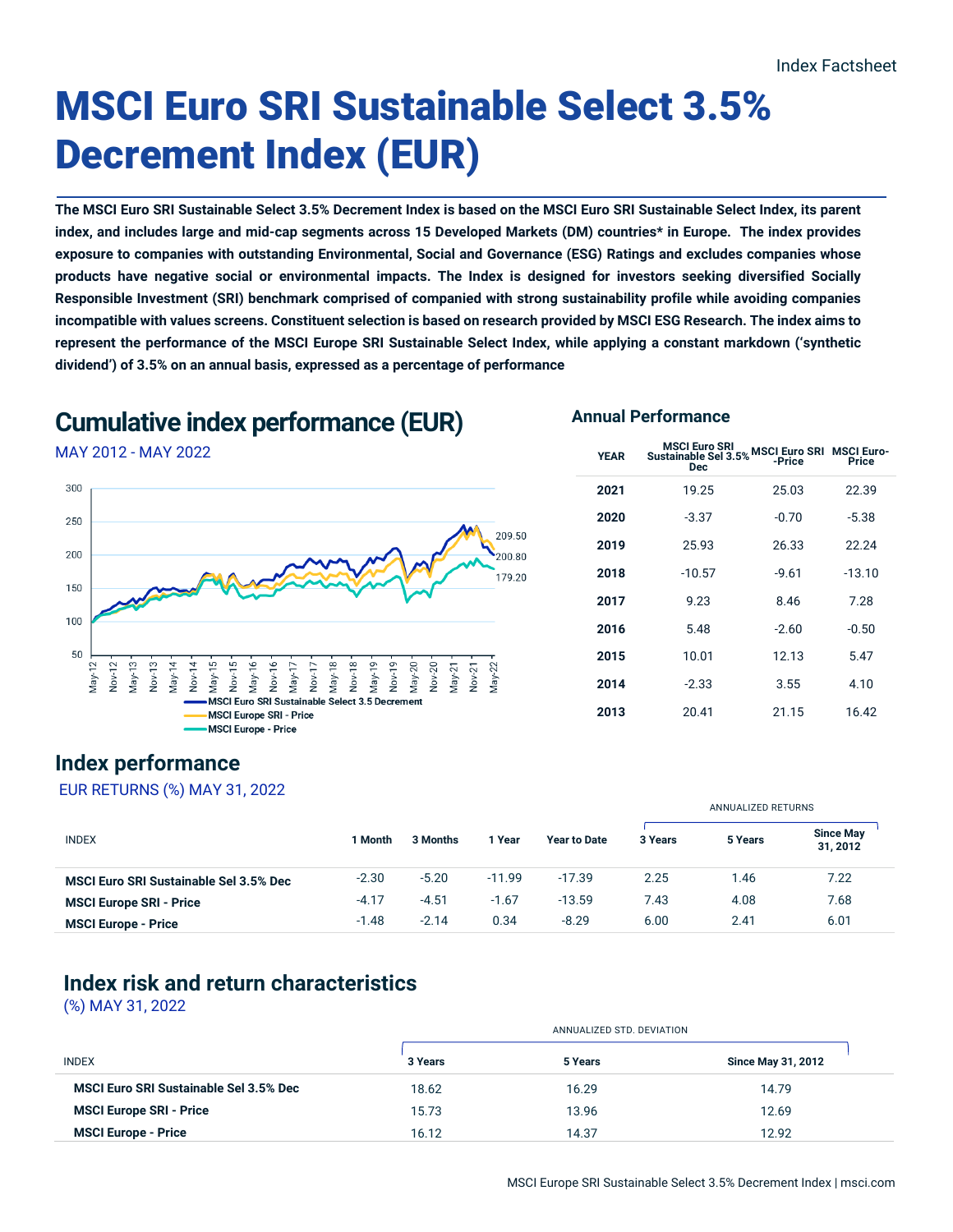## **MSCI Europe SRI Sustainable Select Index**

#### **INDEX CHARACTERISTICS**

|                                         | <b>MSCI Europe SRI MSCI Europe</b><br><b>Sustainable Select</b> | <b>SRI</b> | <b>MSCI Europe</b> |  |
|-----------------------------------------|-----------------------------------------------------------------|------------|--------------------|--|
| <b>Number of</b><br><b>Constituents</b> | 29                                                              | 112        | 429                |  |
|                                         | Weight (%)                                                      |            |                    |  |
| Largest                                 | 10.57                                                           | 8.67       | 3.53               |  |
| <b>Smallest</b>                         | 0.61                                                            | 0.08       | 0.01               |  |
| Average                                 | 3.45                                                            | 0.89       | 0.23               |  |
| <b>Median</b>                           | 2.68                                                            | 0.43       | 0.11               |  |

#### **TOP 10 CONSTITUENTS**

|                           | Index Wt.<br>$(\%)$ | Parent Index Wt.<br>(%) | <b>Sector</b>       |
|---------------------------|---------------------|-------------------------|---------------------|
| <b>ASML HLDG</b>          | 10.57               | 2.44                    | Info Tech           |
| <b>SAP</b>                | 9.44                | 1.07                    | Info Tech           |
| L'OREAL                   | 8.03                | 0.91                    | <b>Cons Staples</b> |
| <b>ALLIANZ</b>            | 7.76                | 0.88                    | <b>Financials</b>   |
| <b>SCHNEIDER ELECTRIC</b> | 6.79                | 0.77                    | Industrials         |
| <b>AXA</b>                | 4.46                | 0.50                    | <b>Financials</b>   |
| <b>PROSUS N</b>           | 4.39                | 0.50                    | Cons Discr          |
| <b>DEUTSCHE POST</b>      | 3.72                | 0.42                    | Industrials         |
| <b>DANONE</b>             | 3.48                | 0.39                    | <b>Cons Staples</b> |
| <b>ADIDAS</b>             | 3.42                | 0.39                    | <b>Cons Discr</b>   |
| Total                     | 62.06               | 8.26                    |                     |





\*DM countries include: Austria, Belgium, Denmark, Finland, France, Germany, Ireland, Italy, the Netherlands, Norway, Portugal, Spain, Sweden, Switzerland and the UK.